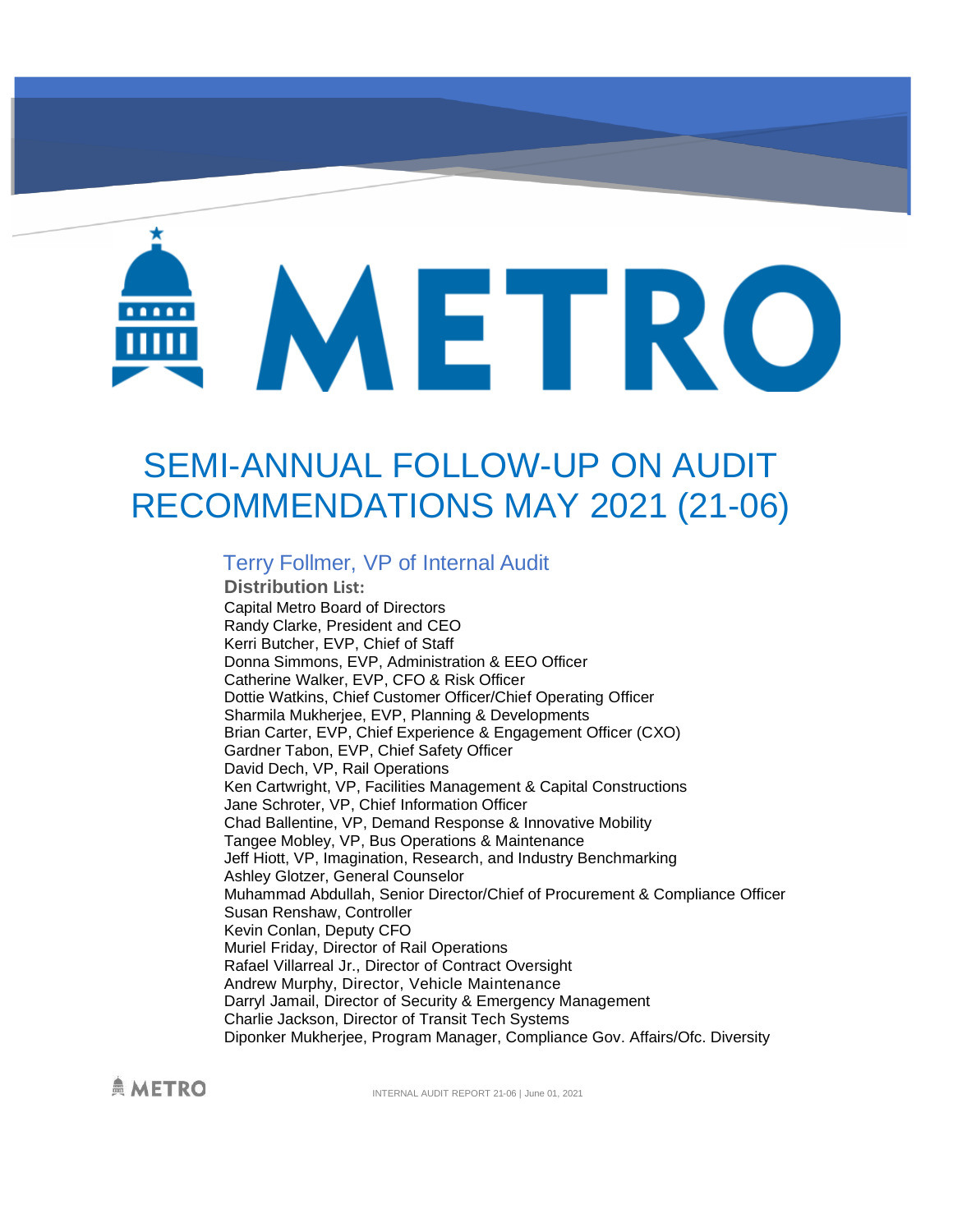# **Executive Summary**

As part of our annual Audit Plan approved by the Capital Metro Board, we conducted the semiannual status review of all open audit recommendations as of May 31, 2021. The follow-up included 8 audit reports with a total of 27 recommendations. The audit objective and conclusion on the implementation of the corrective action plans follows.

# **Audit Objective & Scope**

The objective of the audit was to determine whether Management has successfully implemented action plans in response to the recommendations provided in internal audit reports. In order to monitor the disposition of audit recommendations, the Internal Audit Department conducts two follow-up audits (semi-annual) per fiscal year (May and November). This report reflects the status as of May 31, 2021, for the outstanding Corrective Action Plans (CAP's) resulting from internal audit projects.

### **Conclusion on Corrective Action Plans**

We followed up on 27 recommendations from 8 different audit reports and have concluded that only 16 recommendations remain open, and Management has action plans to implement the items listed as "In Process of Being Implemented." Table 1 listed below provides a summary breakdown of audit reports with open recommendations for May 31, 2021.

| <b>Table 1: Summary Status of Open Recommendations</b> |                |                                                       |                                                   |                                      |                                              |                                                                |                              |
|--------------------------------------------------------|----------------|-------------------------------------------------------|---------------------------------------------------|--------------------------------------|----------------------------------------------|----------------------------------------------------------------|------------------------------|
| Project<br>#                                           | Report<br>Date | <b>Report Name</b>                                    | <b>Total # of Audit</b><br><b>Recommendations</b> | Implemented as<br><b>Recommended</b> | In Process of<br><b>Being</b><br>Implemented | <b>Rejected/Manage</b><br>ment Has<br><b>Accepted the Risk</b> | % Action Plan<br>Implemented |
| 19-05                                                  | 4/5/2019       | Genfare Cash and Ticket<br>Controls                   | 5                                                 | 4                                    |                                              | $\Omega$                                                       | 80%                          |
| 19-09                                                  | 10/31/2019     | Sox Controls Audit -<br>Miscellaneous Revenue         | 6                                                 | 6                                    | $\Omega$                                     | $\Omega$                                                       | 100%                         |
| $20 - 03$                                              | 3/9/2020       | OrbCAD<br>Incident/Accident<br><b>Process Review</b>  | 3                                                 | 0                                    | 3                                            | 0                                                              | 0%                           |
| $20 - 05$                                              | 8/3/2020       | Fuel Management &<br><b>Controls Audit</b>            | 4                                                 | $\Omega$                             | 4                                            | $\Omega$                                                       | 0%                           |
| $20 - 06$                                              | 6/8/2020       | <b>OrbCAD Service Delays</b><br><b>Process Review</b> | $\overline{2}$                                    | 0                                    | $\overline{2}$                               | $\Omega$                                                       | 0%                           |
| $21 - 01$                                              | 4/2/2021       | PTC Expenditures Audit                                | $\overline{2}$                                    | $\Omega$                             | $\overline{2}$                               | $\Omega$                                                       | 0%                           |
| $21-03$                                                | 4/2/2021       | DBE/SBE Program                                       | 4                                                 | 0                                    | 4                                            | $\Omega$                                                       | 0%                           |
| $21 - 05$                                              | 12/23/2020     | Petty Cash Controls                                   |                                                   | $\mathbf{1}$                         | $\Omega$                                     | $\Omega$                                                       | 100%                         |
| <b>TOTAL:</b>                                          |                |                                                       | 27                                                | 11                                   | 16                                           | ŋ                                                              | 41%                          |

In our opinion, Management has made reasonable progress in implementing the recommendations and open Corrective Action Plans. Additional details related to all open recommendations can be found in Appendix A.

This audit was conducted by the following staff members in the Capital Metro Internal Audit Department: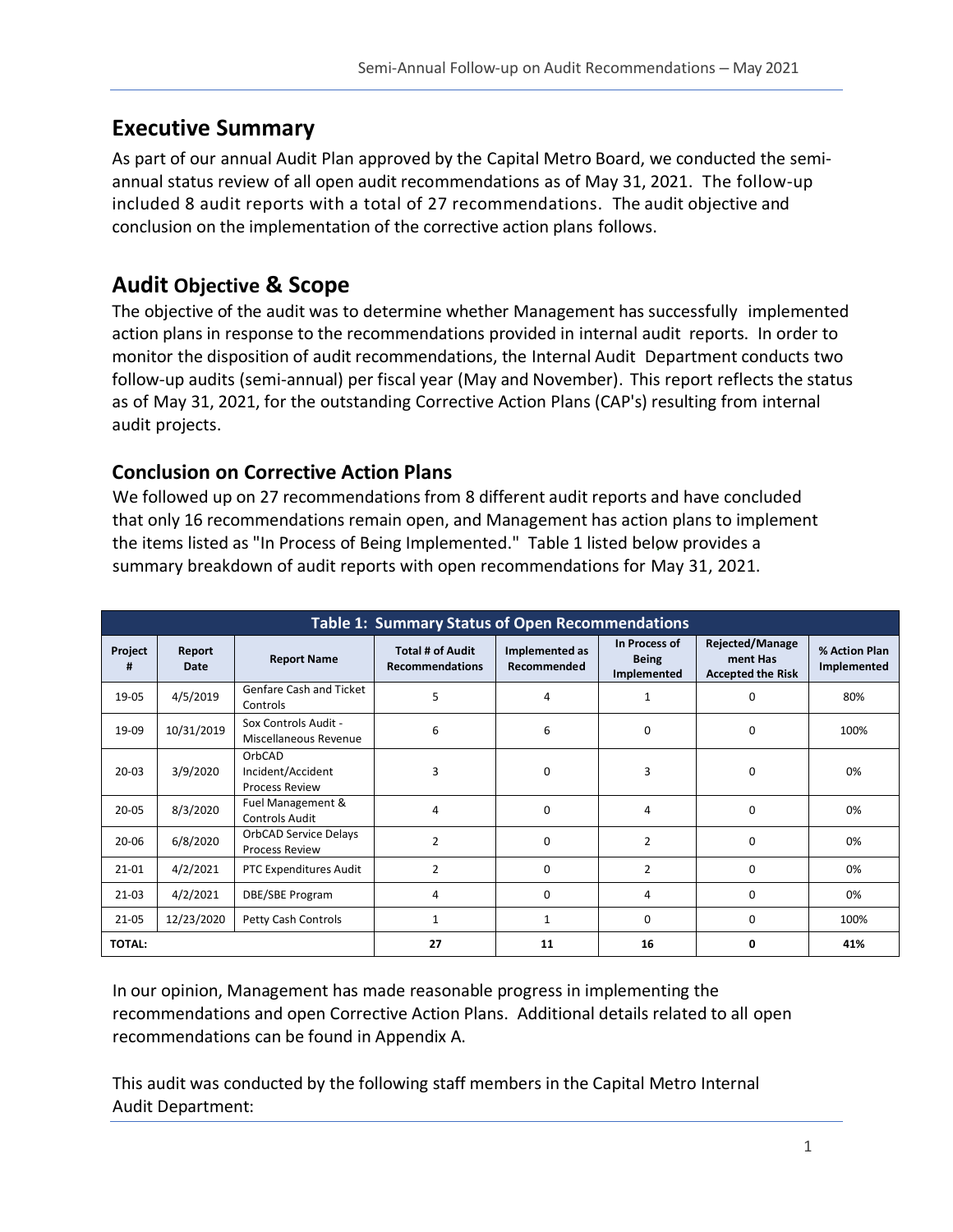Jeannette Lepe, Internal Auditor II (Project Lead) Sarah Daigle, Internal Auditor II Terry Follmer, VP of Internal Audit

We want to thank Management for their support and good progress in implementing the open corrective action plans.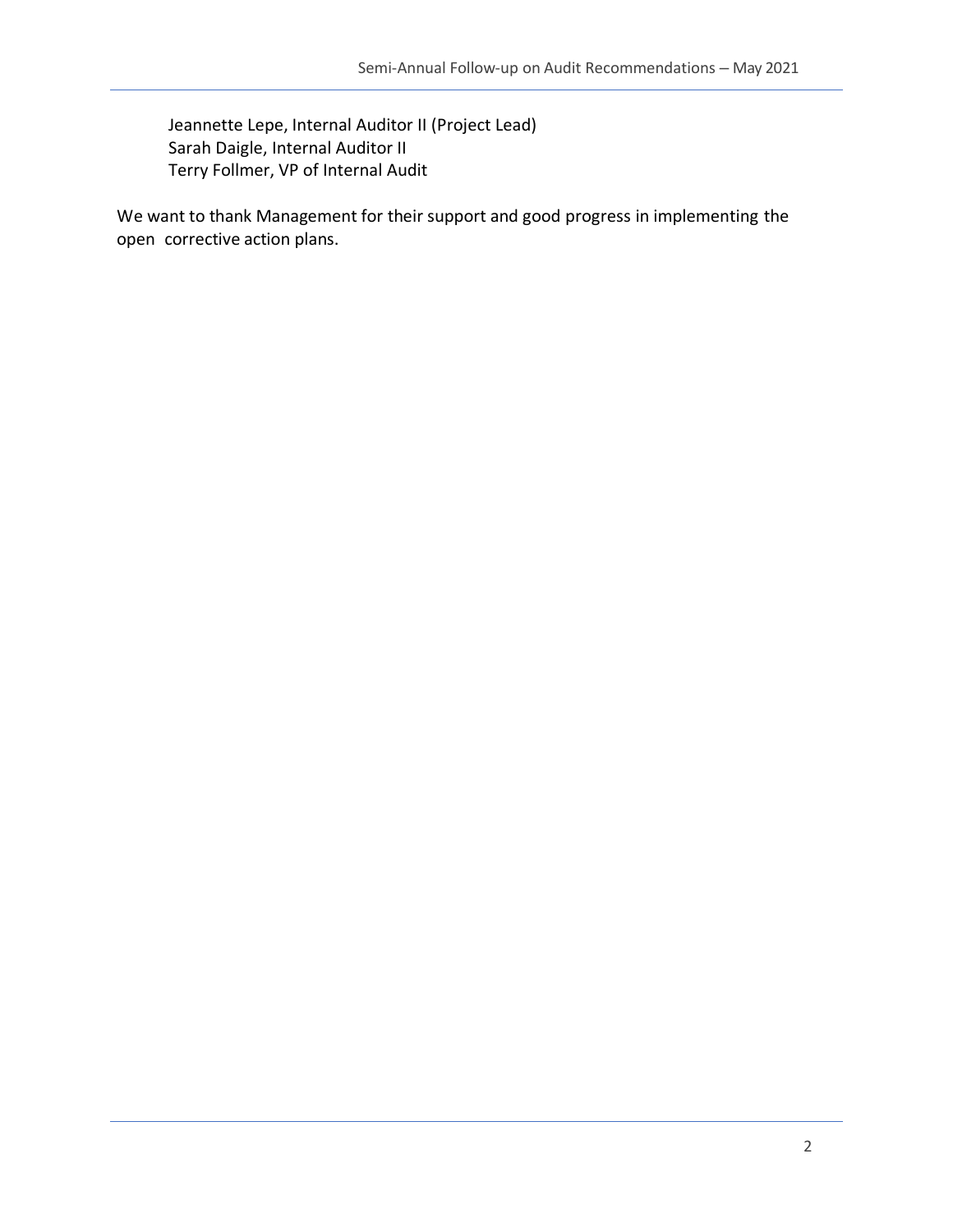## **APPENDIX A – DETAILS OF OPEN AUDIT RECOMMENDATIONS**

#### **Prior Recommendations and Audit Results**

As required by the Institute of Internal Auditors' International Professional Practices Framework, we have reviewed all open audit recommendations. Based on our review of audits, we identified 16 open recommendations. Listed below are the open recommendations, along with the name of the audit report, report date, original recommendation, and Management's updated target completion date and comments.

#### **19-05 GENFARE CASH AND TICKET CONTROLS AUDIT** (4/5/2019 Report Issued with 5 Recommendations)

#### **RECOMMENDATION 2 – (Compare Genfare Ticket Sales to Cash)**

The Controller and Manager of Revenue should consider the following:

- a) Developing written standard operating procedures (SOP) covering the reconciliation and variance analysis related to farebox tickets and cash.
- b) The SOP should state the cadence as to how often the review is performed as well as establish tolerance levels to identify outliers.
- c) Ticket to cash variances outsides tolerance levels are researched with action plans to remediate as applicable.

**OPEN ACTION PLANS:** (*Susan Renshaw – Controller*) Management agreed with the recommendation above.

• **Management's Updated Target Completion Date & Comments:** 09/30/21 Management has drafted an analysis and formalized the process with cadence, tolerance levels, and escalation guidelines.

#### **20-03 ORBCAD INCIDENT/ACCIDENT PROCESS REVIEW** (03/09/2020 Report Issued with 3 Recommendations)

#### **RECOMMENDATION 1 – (Disconnected Systems & No Comprehensive Database)**

The Director of Contract Oversight, IT Director of Transit Technology Systems and the Director of Risk Management will consider the following improvements:

- a) Establishing a single comprehensive database for all incident/accident data.
- b) Require MV to enter all data into the chosen single comprehensive database.
- c) Automate the flow of data from OrbCAD into the required Excel templates (e.g., Operator Report, Supervisor Report, etc.) that are saved to Sharepoint, thus requiring the Supervisor to only record new data and not have to rekey all data that is already captured in OrbCAD.

**OPEN ACTION PLANS: (***Rafael Villareal, Director of Contract Oversight***)** Management agreed with the recommendation above.

• **Management's Updated Target Completion Date and Comments:** N/A – This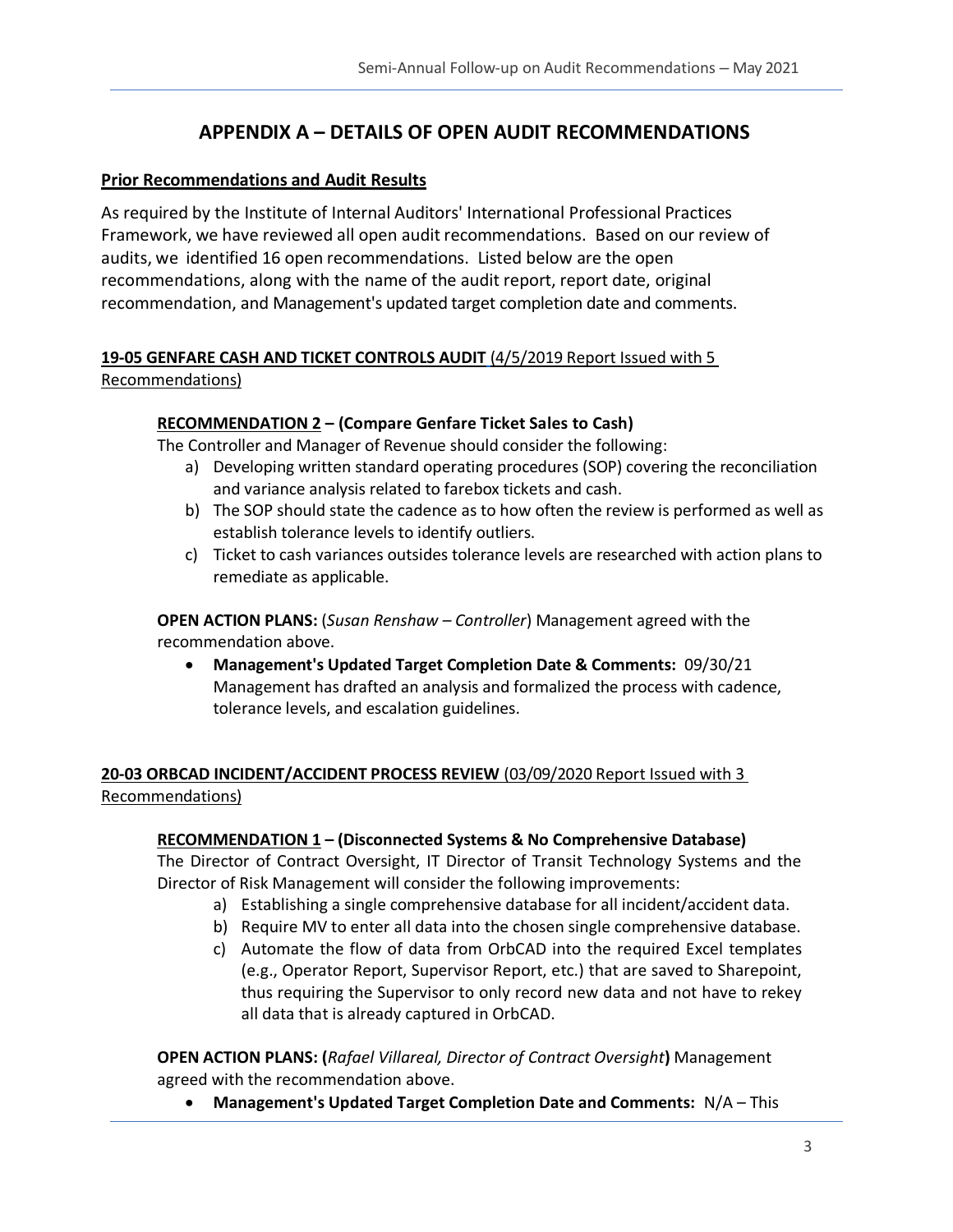action plan is not due until 9/30/21.

#### **RECOMMENDATION 2 – (Improve QA Oversight, Analysis, and Monitoring)**

The Director of Contract Oversight, IT Director of Transit Technology Systems, and the Director of Risk Management should consider and evaluate the following process improvements:

- b) Ensure monitoring controls are established related to the accuracy and timeliness of data provided by MV. If possible, implement automated controls related to QA oversight, performance metrics, and any PDC's (Performance Deficiency Credits).
- d) Develop controls to ensure that data recorded in OrbCAD matches the data captured in the RiskMaster system. If events are reclassified from incident to accident or vice versa, ensure that both systems are updated with final classification between Incident or Accident.

**OPEN ACTION PLANS: (***Rafael Villareal, Director of Contract Oversight***)** Management agreed with the recommendation above.

• **Management's Updated Target Completion Date and Comments:** 11/01/2021 Management is in the process of developing additional analysis and controls.

#### **RECOMMENDATION 3 – (Automate Reporting Out of Systems)**

The Director of Contract Oversight, IT Director Transit Technology Systems and the Director of Risk Management, should consider and evaluate the following improvements:

- a) Request the IT Departments Report Writing Team to develop required pre-printed reports (e.g., monthly reports as well as daily Operator/Supervisor Reports, etc.) out of OrbCAD and/or RiskMaster based upon which system is designated the system of record with all comprehensive data.
- b) Review for additional monitoring needs (i.e., Capital Metro and MV) and develop additional reports as necessary to improve MV oversight and improve efficiencies.
- c) Ensure that the original Incident # automatically assigned by the OrbCAD system is properly captured in other reports and systems for appropriate tracking purposes

**OPEN ACTION PLANS: (***Rafael Villareal, Director of Contract Oversight***)** Management agreed with the recommendation above.

• **Management's Updated Target Completion Date and Comments:** N/A – This action plan is not due until 9/30/21.

#### **20-05 FUEL MANAGEMENT & CONTROLS AUDIT** (8/03/2020 Report Issued with 4 Recommendations)

#### **RECOMMENDATION 1 – (Update Fueling Procedures & Improve Gasboy Controls)**

The Chief Customer Officer/Chief Operating Officer, VP of Bus Operations & Maintenance, Director of Vehicle Maintenance, Director of Security & Emergency Management, and VP of Demand Response and Innovative Mobility should complete the following:

- a) Assign a single member of management with direct responsibility over the entire Capital Metro fuel system and program.
- b) Update the Fueling Procedures to reflect current practices and expectations for all users.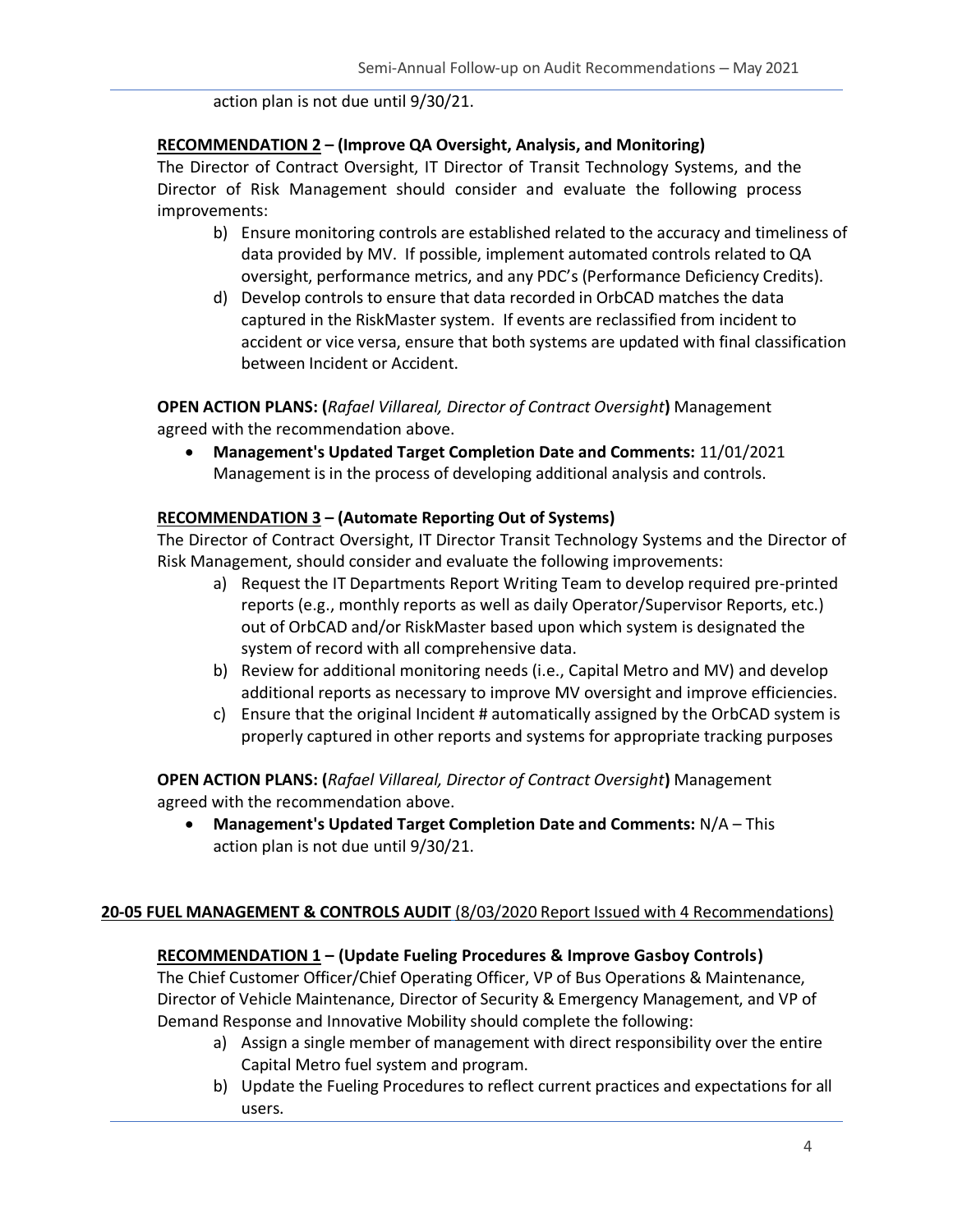- c) Each department and respective service provider should determine which positions have a need to dispense fuel and formalize this into a written document. Additionally, review the Vehicle ID's and 434 Fueler ID's with access to pump fuel and eliminate any that are unnecessary.
- d) Request that the service providers send list of terminations to Gasboy administrators on at least a monthly basis to ensure they are removed from the system in a timely manner.
- f) Establish monitoring controls for dispensing fuel at 817 Paratransit location since there is no Gasboy system.

**OPEN ACTION PLANS:** (*Tangee Mobley – VP, Bus Operations & Maintenance*) Management agreed with the recommendation above.

• **Management's Updated Target Completion Date & Comments:** 12/31/21 Management has taken steps to improve Gasboy controls, such as repairing a broken security camera and establishing a monthly review process for security vehicles. However, management is in the process of working with a third-party company, HNTB, to rewrite the Fueling Procedures, identifying terminated employees who need to be removed from Gasboy access, and adding other Gasboy controls.

#### **RECOMMENDATION 2 – (Improve Data Analytics & Investigate Unusual Variances)**:

The VP of Bus Operations & Maintenance and Director of Vehicle Maintenance should complete the following:

- a) CMTA monitoring should include data analytics to identify unusual trends and outliers that might indicate theft or improper fueling on an annual basis and send results to each department for further investigation.
- b) Evaluate configuration of Gasboy system to prevent the following: wrong fuel (diesel or unleaded) for Vehicle ID; blank fueler ID; blank Vehicle ID; and vehicles with unusual odometer/hubodometer mileage.

**OPEN ACTION PLANS:** (*Tangee Mobley – VP, Bus Operations & Maintenance*) Management agreed with the recommendation above.

• **Management's Updated Target Completion Date & Comments:** 12/31/2021 Management has implemented a Gasboy system control to limit gallons pumped based on vehicle/fluid type, however, is still in the process of installing a new Infor system (asset management system) which has various tracking and analytic mechanisms and developing other Gasboy system controls.

#### **RECOMMENDATION 3 – (Special Equipment Code For Fueling Not Monitored**):

The VP of Bus Operations & Maintenance, Director of Vehicle Maintenance, and VP of Demand Response and Innovative Mobility should complete the following:

c) Location 509 data analytics and unusual usage of fuel should be shared with Paratransit for possible investigation.

**OPEN ACTION PLANS:** (*Tangee Mobley – VP, Bus Operations & Maintenance*) Management agreed with the recommendation above.

• **Management's Updated Target Completion Date & Comments:** 12/31/21 Management has taken steps to increase monitoring of the special equipment codes such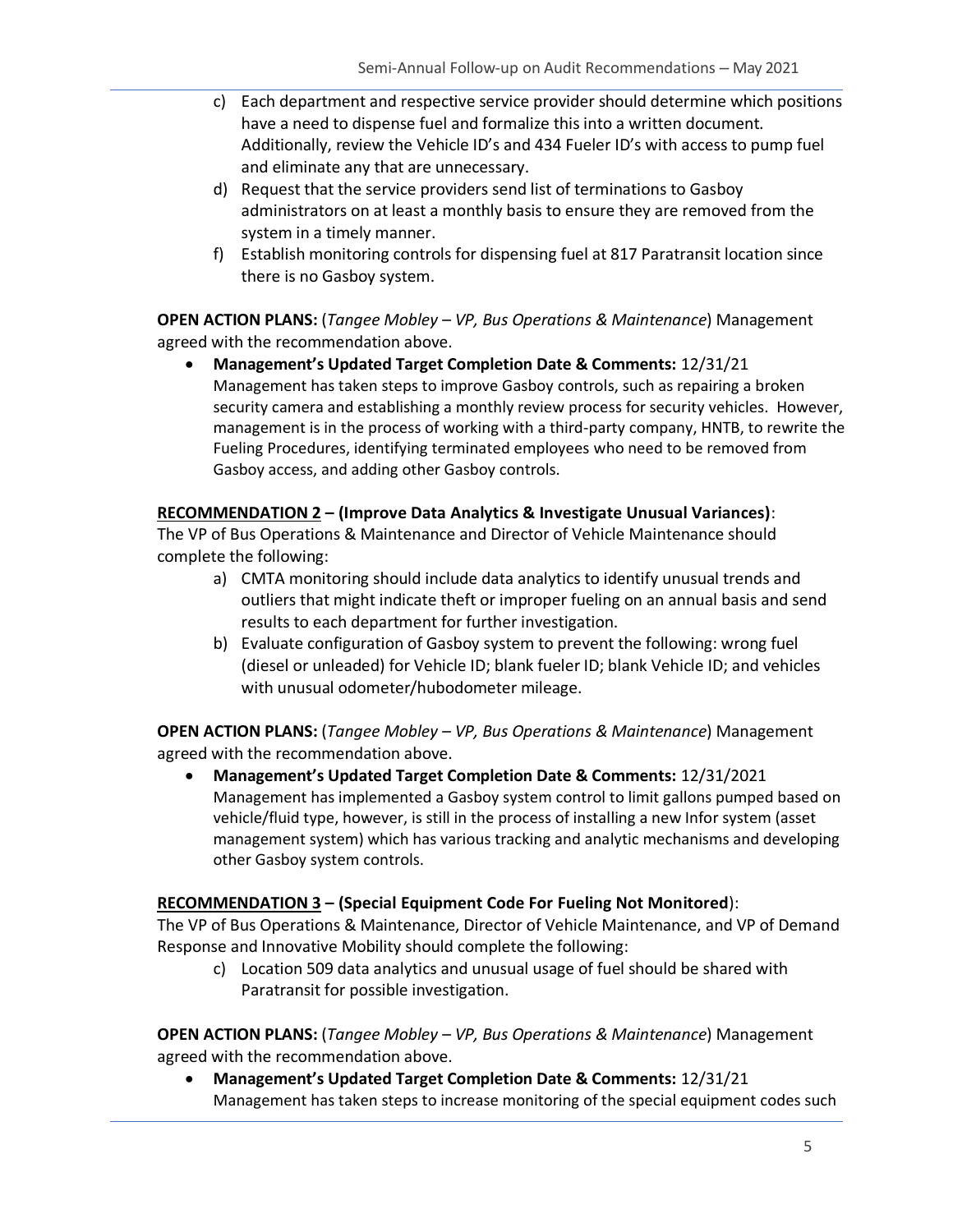as assigning responsibility to one employee, monitoring monthly special code usage, and sending data to each respective department head. However, management is in the process of upgrading the 509-location fueling equipment/system and identifying ways to perform data analytics at this location.

#### **RECOMMENDATION 4 – (Improve Controls for Overrides**)

The VP of Bus Operations & Maintenance and Director of Vehicle Maintenance should complete the following:

- c) Change the override codes on a yearly basis and delete the override code for test equipment since it was only used twice.
- d) Ensure the service providers properly train staff on when/how overrides are used (e.g. make 3 attempts before overriding, only supervisors can complete overrides, etc.)

**OPEN ACTION PLANS:** (*Tangee Mobley – VP, Bus Operations & Maintenance*) Management agreed with the recommendation above.

• **Management's Updated Target Completion Date & Comments:** 12/31/21 Management has taken steps to increase monitoring of the special equipment codes such as assigning responsibility to one employee, monitoring monthly special code usage, and sending data to each respective department head. However, management is in the process of upgrading the 509-location fueling equipment/system and identifying ways to perform data analytics at this location.

#### 20-06 ORBCAD SERVICE DELAYS PROCESS REVIEW (6/8/2020 Report Issued with 2 Recommendations)

#### **RECOMMENDATION 1 – (OTP Target Measurements Differ from MV Contract)**

The Director of Contract Oversight, Manager of Service Analysis, and IT Director of Transit Technology Systems will consider the following improvements:

b) Evaluate and consider whether Swiftly should be used as the OTP contract monitoring tool to measure OTP performance.

**OPEN ACTION PLANS:** (*Rafael Villarreal – Director of Contract Oversight*) Management agreed with the recommendation above.

• **Management's Updated Target Completion Date & Comments:** 11/1/2021 Management is collaborating with Planning Data Analyst to evaluate the opportunity to use Swiftly to report OTP.

#### **RECOMMENDATION 2 – (Service Delay Records & Monitoring)**

The Director of Contract Oversight, Manager of Service Analysis, and IT Director of Transit Technology Systems will consider the following improvements:

- b) An OrbCAD report should be created to capture all incidents that are not coded by Dispatchers within 15 minutes of the occurrence, in accordance with the modified contract language per item a above.
- c) An OrbCAD report should be created to capture all incidents that are never recorded by Dispatchers with an explanation of the incident, in accordance with the modified contract language per item a above.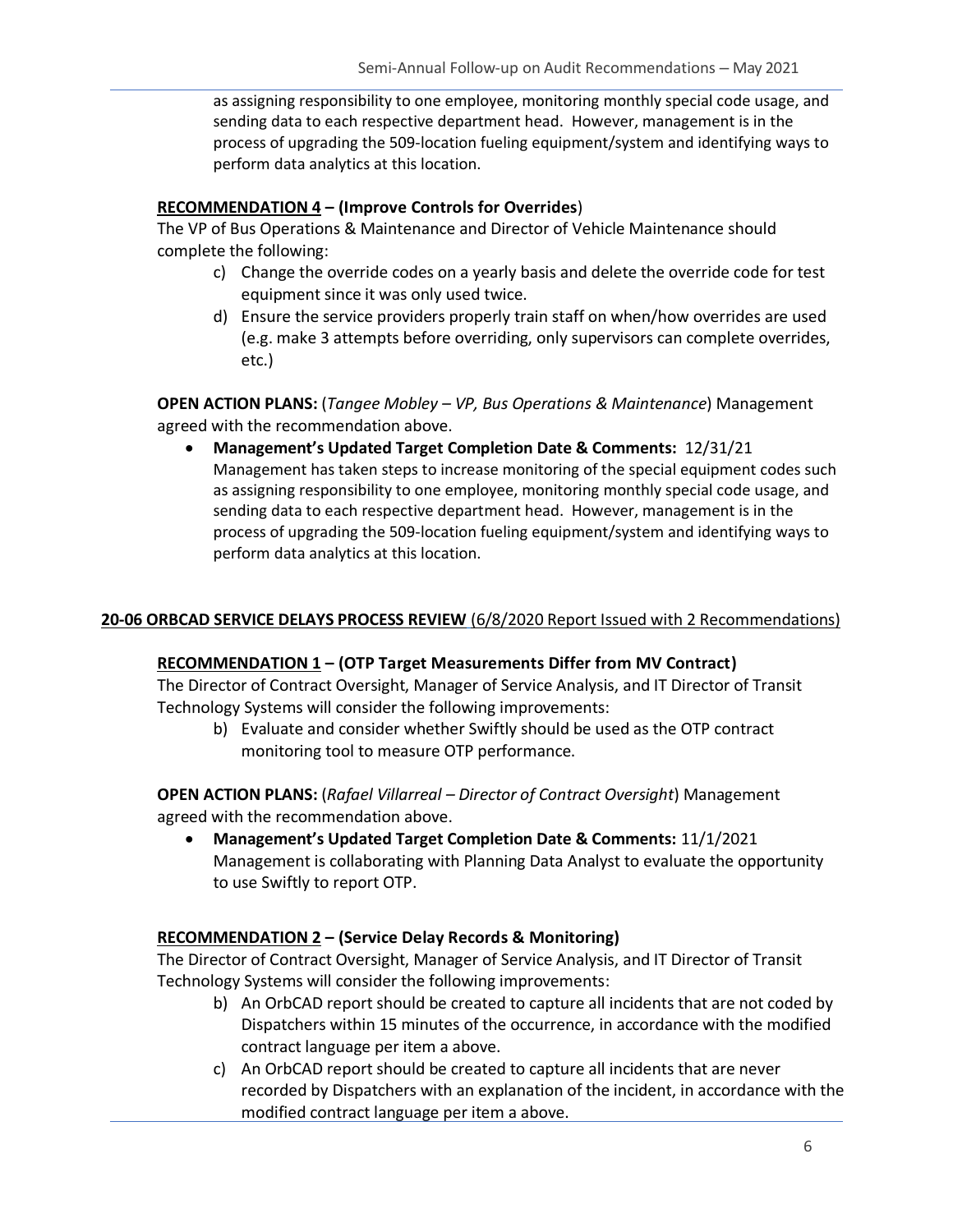e) Using the new OrbCAD reports in recommendations b & c above, analyze results to help minimize service delays, and understand Dispatcher training and staffing needs.

**OPEN ACTION PLANS:** (*Rafael Villarreal – Director of Contract Oversight*) Management agreed with the recommendation above.

• **Management's Updated Target Completion Date & Comments:** 11/1/2021. Management is working with OMO Data Analysts to develop OrbCAD reports to ensure compliance.

#### **21-01 PTC Expenditures Audit** (Issued 04/02/2021 Report Issued with 2 Recommendations)

#### **RECOMMENDATION 1 – (Update Policy & Procedures for Workflow Approval Exceptions)**

The Controller, together with the AX Administrator in the IT Department, should consider:

- a) Identify opportunities to improve segregation of duty controls in AX so invoices must be approved by separate personnel in accordance with AP Policy (FIN-106) at various levels (e.g. PM, Manager; Director, Chief/EVP). Alternatively, if AX cannot be configured to remediate this delegation weakness, then a compensating control should be put in place. For example, a monthly or quarterly list of invoices approved with limited segregation of duties should be reviewed by the Controller/departments to ensure oversight and transparency on these workflow exceptions.
- b) When segregation of duties is not possible in the system (e.g. vacation, sick, etc.) but appropriate approval is granted through a separate means (e.g. email approval), this documentation should be saved to AX. If a separate and duly authorized means of approval cannot be obtained within that department hierarchy, the Controller should be consulted for either the Controllers approval or one of their designees.
- c) c) Update AP policy (#FIN-106) to define acceptable ways to document appropriate approval to strengthen segregation of duties (e.g. email approval attached to transaction in AX.)

**OPEN ACTION PLANS:** *(Susan Renshaw, Controller, Finance)* Management agreed with the recommendation above.

• **Management's Updated Target Completion Date & Comments:** N/A – This action plan is not due until 12/31/21.

#### **RECOMMENDATION 2 –** (**Update AX Approvals & Workflow)**

The Controller, together with the AX Administrator in the IT Department, should complete the following:

- a) In AX workflow, review by department (see Appendix D) and ensure it aligns with Cap Metro's AP policy (#FIN-106).
- b) In AX workflow, ensure a first level Project Manager level approval is required for all active projects at CapMetro as identified by the EPPM system (project management software).
- c) Remove any old departments or employee numbers listed in the AX system.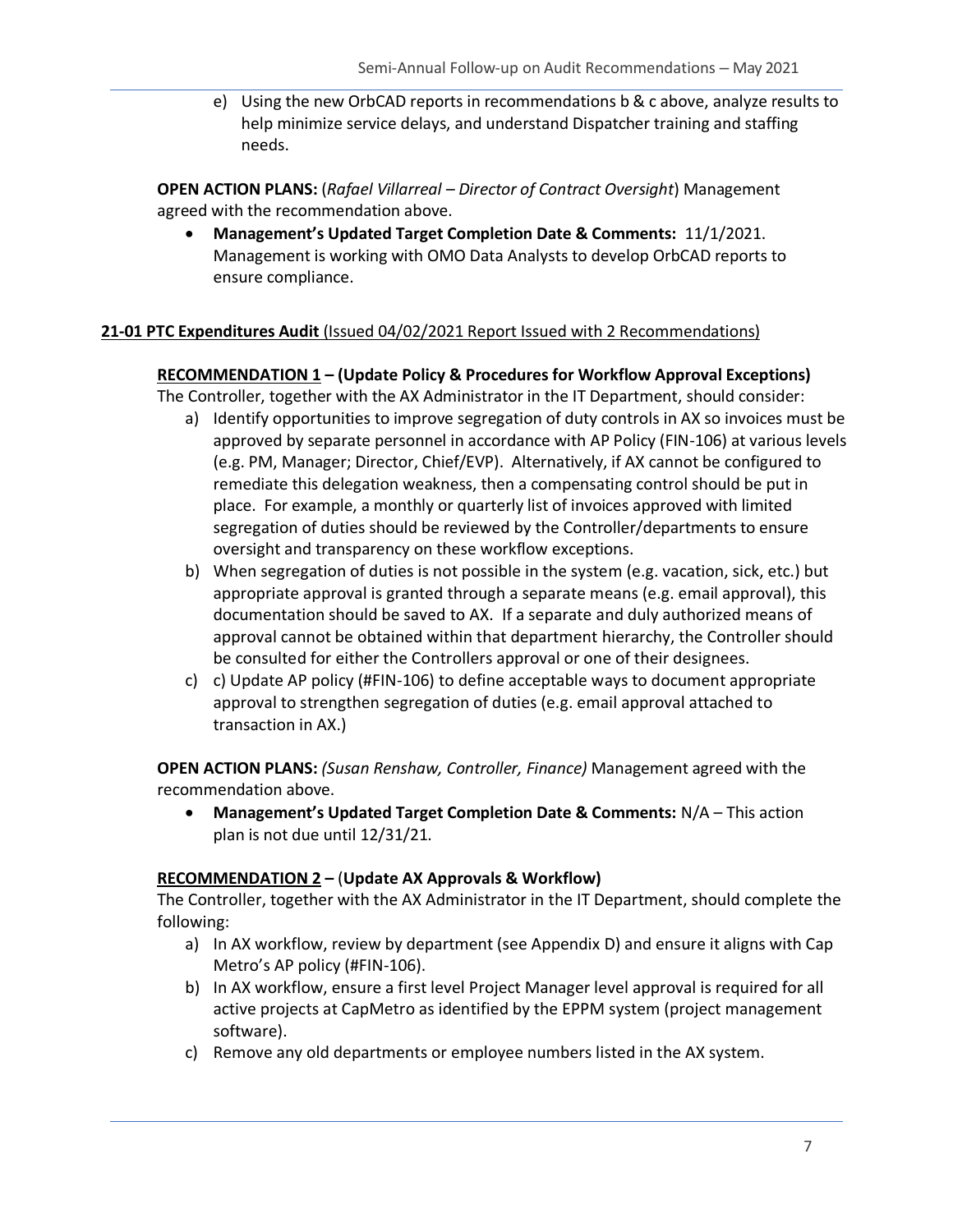- d) In AX workflow, ensure every department has identified a Chief level approval and review the Manager and Director level approvals to ensure this appropriately reduces the risk of unauthorized payments.
- e) In AX workflow, review dollar thresholds in the configuration and make any necessary adjustments.

**OPEN ACTION PLANS:** *(Susan Renshaw, Controller, Finance)* Management agreed with the recommendation above.

• **Management's Updated Target Completion Date & Comments:** N/A – This action plan is not due until 12/31/21.

#### **21-03 DBE/SBE Program Controls & Analysis Audit** (Issued 04/08/2021 Report Issued with 4 Recommendations)

#### **RECOMMENDATION 1 – (B2Gnow System – Data Completeness and Accuracy)**

The OOD's Compliance Manager should implement the following improvements:

- a) Identify mandatory fields (e.g., contact info, contract type, etc.) in the B2Gnow system and configure the system to require mandatory fields to be populated; otherwise, an error code will be provided. Alternatively, if this cannot be automated in B2Gnow, then perform periodic manual checks (e.g., quarterly) to ensure all mandatory fields are being completed for vendors.
- b) Require prime contractors and subcontractors to periodically validate the completeness and accuracy of their data in the B2Gnow, which is relevant to their company and contract.

**OPEN ACTION PLANS: (Diponker Mukherjee – Program Manager, Compliance Gov Affair/Ofc. Diversity)** Management agreed with the recommendation above.

• **Management's Updated Target Completion Date & Comments:** N/A – This action plan is not due until 9/30/21.

#### **RECOMMENDATION 2 – (Accuracy of Contractual Required Forms)**

The Director of Diversity, Equity, and Inclusions and the OOD's Compliance Manager will consider the following improvement.

- a) During the Post Solicitation, the OOD Department should work with the bidder to ensure contractual forms are accurately completed.
- b) Periodically (e.g., semi-annually), complete a review of the contracts in B2Gnow to ensure all documents are accurately completed and match the data in B2Gnow.

**OPEN ACTION Plans:** (Diponker Mukherjee – Program Manager, Compliance Gov Affair/Ofc. Diversity) Management agreed with the recommendation above.

• **Management's Updated Target Completion Date & Comments:** 9/30/21 Management is in the process of defining Standard Operating Procedures, including reviewing the Contractual Required Forms.

#### **RECOMMENDATION 3 – (Develop SOPs and Improve Oversight)**

The Director of Diversity, Equity, and Inclusion and the Compliance Manager will consider the